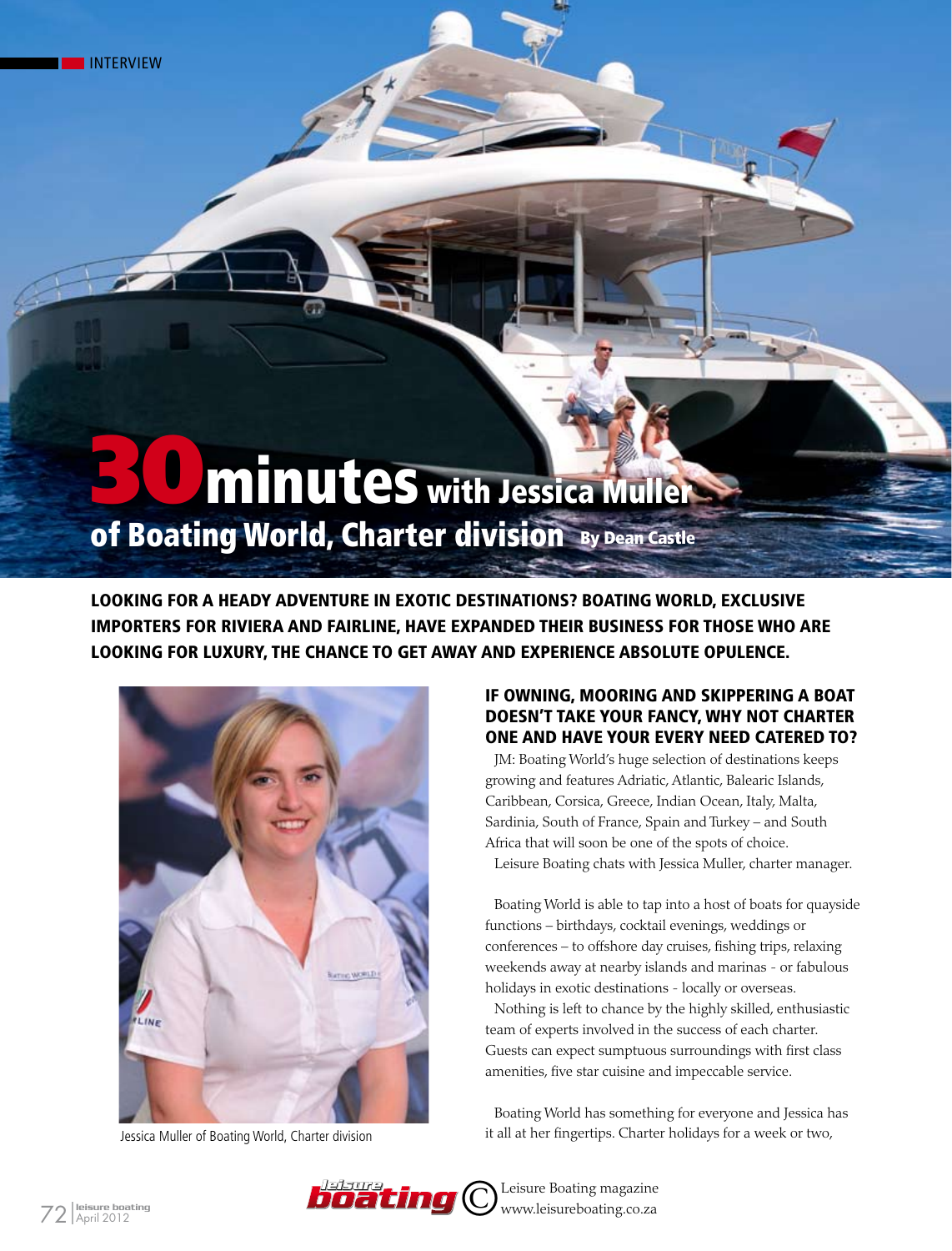

short cruises, educational tours, Christmas parties, Whale and Dolphin viewing, sunset cruises, conferences or leisurely relaxation – whatever your choice, the options are endless.

With offices located in Cape Town and Durban, the charter division at Boating World is ready to show you the life of the rich and famous.

#### Jessica, what is it in your boating history that makes you so ideally suited for the job?

JM: It is not so much about my boating history, but rather running a business correctly in a very competitive industry. We feel we have a working formula that we adapt to every situation. I focus in giving our clients a stress free and hassle free experience as well as providing to each client's every need. Your only focus needs to be to sit back, relax and soak up the sun while sipping on some champagne and enjoy the seas with friends, family or clients.

## WHAT MAKES CHARTERING A BOAT SUCH A SOUGHT AFTER THING TO DO?

JM: Chartering a yacht gives you the opportunity to let your imagination run free of endless experiences such as snorkelling in the Maldives to watching the dolphins dive into the sunset, catching the biggest Marlin off a Riviera or bareboating a 40" Sunreef in Turkey. All you do is leave it to us to make these experiences come true for you. There are endless possibilities when chartering a yacht and unforgettable memories to be made.

# As a charter company, what do you offer those looking to take the hassle out of going boating?

JM: We cater to each client's needs and are committed to delivering excellent service. We take pride in finding the perfect yacht for the client and focus on every detail to make sure the experience is everything they could dream of.

## Does Boating World's charter division plan to do business differently than other charter companies?

JM: Our structures are designed for a quick and easy procedure when booking a boat. At Boating World, we focus on making our clients happy.